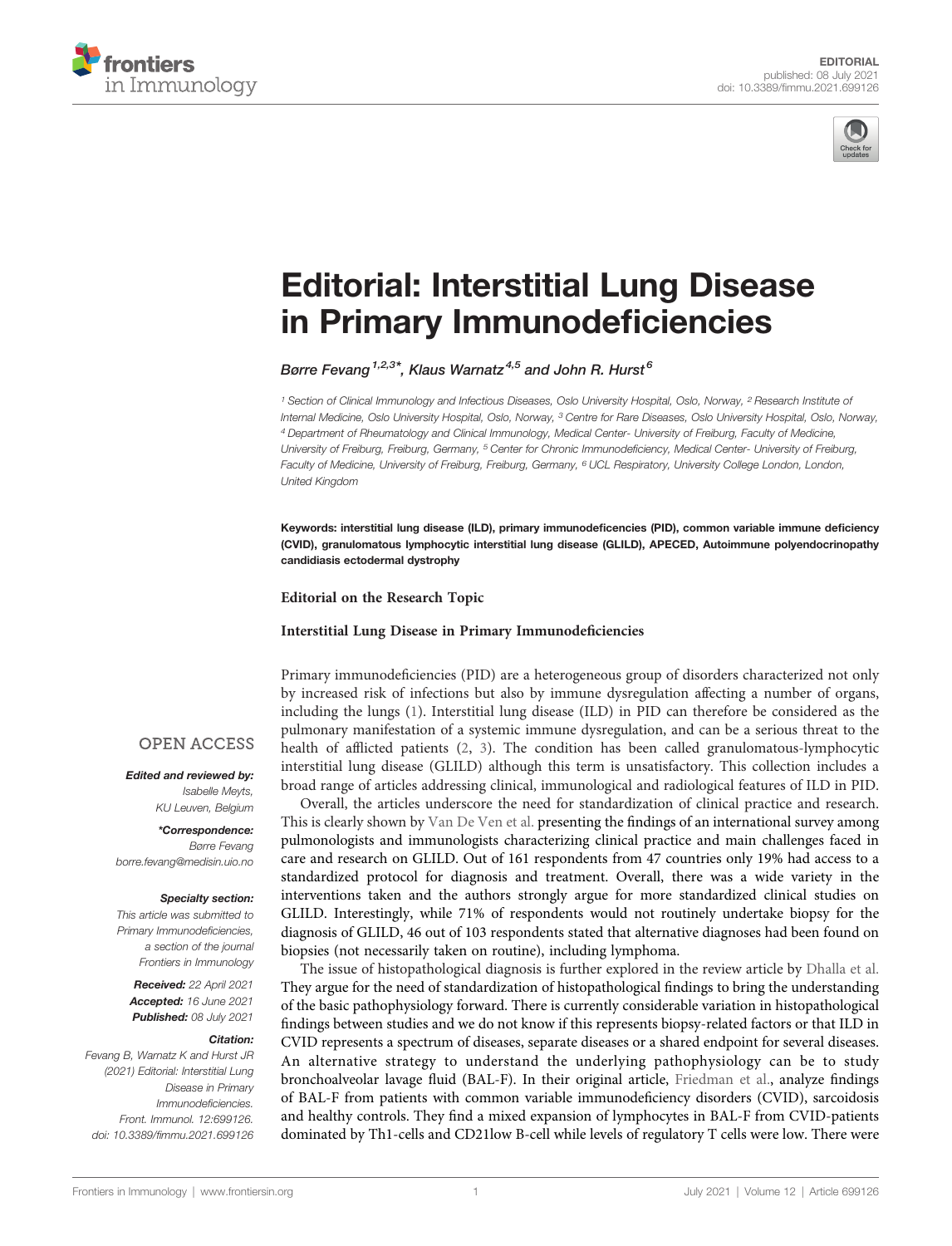<span id="page-1-0"></span>also low levels of Th17-cells even if IL-17 was upregulated together with the B-cell activating factor APRIL. Mechanisms of B-cell activation, maturation and survival in the lung of affected patients are further discussed in the review article by [Matson et al.](https://doi.org/10.3389/fimmu.2020.622114) The B-cell activation factor (BAFF) signaling through BAFF-R, TACI and BCMA has been shown to be associated with both presence and recurrence of ILD in CVID. The authors recommend further studies on the IFN-g/STAT1/ BAFF axis.

While most articles in this topic focus on CVID, Ferré and [Lionakis](https://doi.org/10.3389/fimmu.2020.609253) in their review article highlights ILD as a relevant complication of the immunodysregulatory disease Autoimmune polyendocrinopathy-candidiasis-ectodermal dystrophy (APECED). APECED can be caused by various mostly biallelic mutations in the AIRE-gene. Clinically and radiologically, ILD in APECED shares features with other forms of ILD, and interestingly pulmonary biopsies show a pattern of T- and B-cell infiltrates. APECED patients produce a variety of autoantibodies, including anti-BPIFB1 and anti-KCNRG that are associated with pulmonary disease. While treatment with mycophenolate and rituximab have clear clinical and radiologic effects, levels of the two autoantibodies are not affected, suggesting B-cells contribute to ILD through varied pathways, including priming of T-cells.

The issue of ILD is often raised through radiological examination and several articles look into this. [Meerburg et al.](https://doi.org/10.3389/fimmu.2020.589148) examined CT scans from 138 GLILD-patients included in the STILPAD-study comparing the Baumann and Hartmann scoring methods. Both methods systematically score radiologic features of GLILD and detected the presence of features of GLILD in >95% of patients with high reproducibility,

especially for the Hartmann method. The Hartmann method evaluates abnormalities in more detail than the Baumann method but is too laborious (time needed per CT scan, 30 vs 15 minutes, respectively) for daily clinical practice. [Fraz et al.,](https://doi.org/10.3389/fimmu.2020.617985) present a systematic evaluation of findings of CT and PET/CT in a cohort of 32 CVID patients with radiologic features of GLILD and relate them to clinically progressive and stable disease. Patients with progressive disease had significantly higher overall score of pathologic features on CT and higher SUV uptake on PET/CT compared to patients with clinically stable disease. Treatment with rituximab was associated with significant improvement in pathologic features while the effect on lung function measured by forced vital capacity and CO diffusion were variable.

Using data from 7 Italian PID centers [Cinetto et al.](https://doi.org/10.3389/fimmu.2021.627423) present radiological, clinical and immunological findings in a cohort of 75 CVID patients with radiologic features of ILD and compare them to 125 CVID controls. The patients with radiologic ILDfindings were further divided into patients with GLILD based on histology of lung or other tissue, or undetermined (u)ILD based on a clinical-radiological diagnosis without biopsy. Patients with GLILD and to a lesser extent uILD were characterized by splenomegaly, autoimmune cytopenia, low DLCO and high frequency of CD21low B-cells. Pooling these features together the authors made a predictive model for GLILD with a ROC curve of 0.98, possibly limiting the need for diagnostic biopsies for GLILD. [Lopes et al](https://doi.org/10.3389/fimmu.2021.605945). present clinical, immunologic and radiologic data on 46 patients with biopsy-proven ILD. They find a rate of granulomas above 50% in pulmonary tissue but also high frequency of lymphoid interstitial pneumonia. Nine patients died during the observation period with a median age